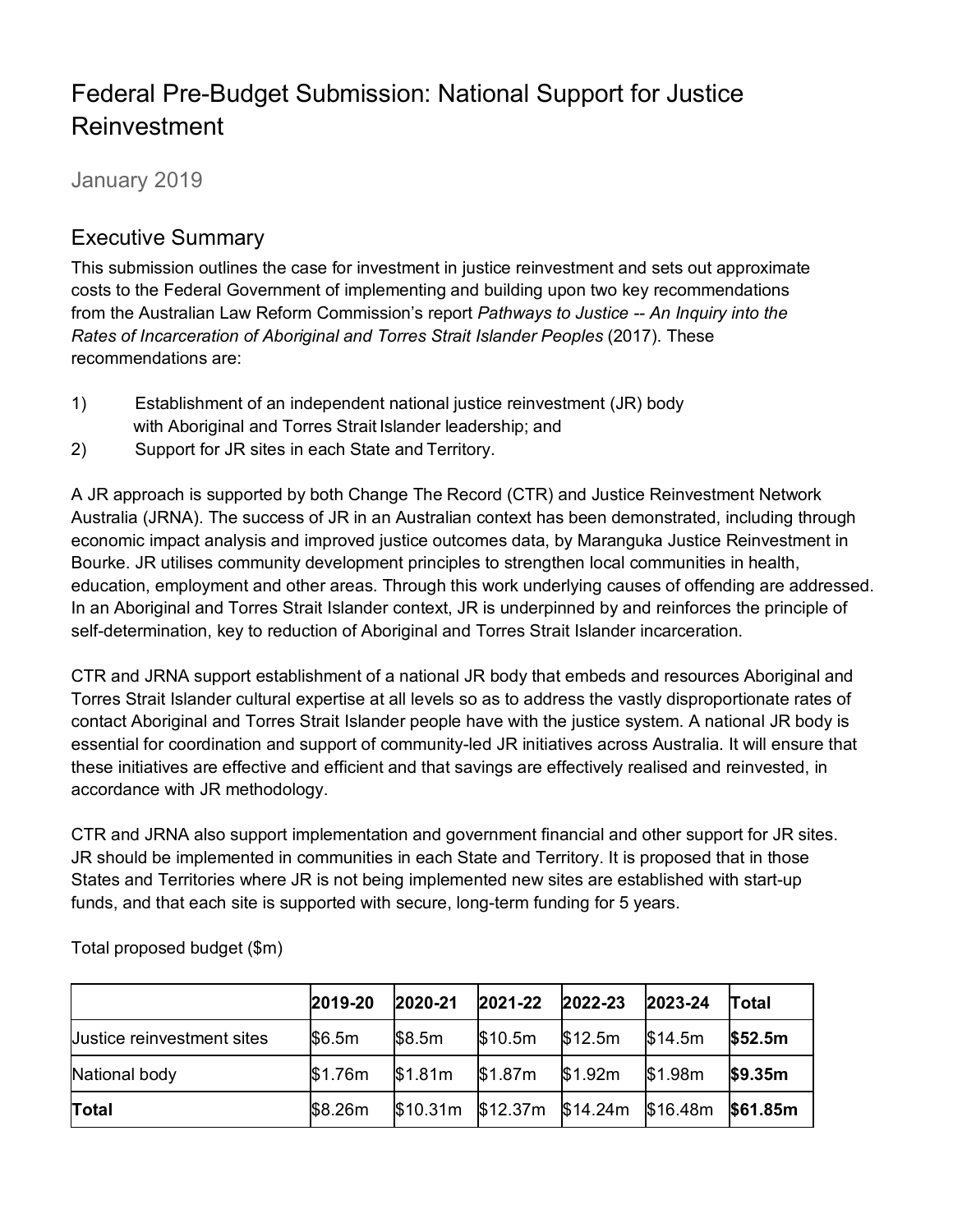# 1. Background to the submission

# 1.1 What is justice reinvestment?

Strong, healthy communities are key to preventing crime and making communities safer. Every dollar spent on prisons is one less dollar to invest in reducing social and economic disadvantage (through education, health, disability, housing, employment and other programs), a key driver of offending and incarceration. Government funding must be redirected in order to break the cycle of incarceration. These funds should be reinvested in early intervention, prevention and diversion initiatives, particularly those that will address the underlying causes of crime. Also required is evidence-based policy and law reform to prevent avoidable incarceration.

Justice reinvestment (or 'JR') prioritises investment in local communities that will address community needs for education, health, housing, employment, disability and family supports, as well as community infrastructure and programs. Investing in such measures is designed to prevent or reduce contact with the justice system. JR also seeks reform of relevant laws, policies and practices to prevent people from being imprisoned. JR calculates savings accruable through reduction of contact with the justice system and avoidance of prison expansion resulting from implementation of these measures and the latter reform. Imputed savings are diverted and reinvested into supporting communities to thrive.

JR in an Australian context has had a predominant focus on reduction of Aboriginal and Torres Strait Islander incarceration. However, it has broader benefits for the whole population and can be implemented in a range of contexts and communities. The success of the Maranguka Project in Bourke proves that JR delivers results in the Australian context.<sup>1</sup> However, it requires support to grow and succeed nationally, the key position taken within this submission.

# 1.2 Australian Law Reform Commission recommendations

In its 2017 report, *Pathways to Justice -- An Inquiry into the Rates of Incarceration of Aboriginal and Torres Strait Islander Peoples*, the Australian Law Reform Commission made two recommendations related to JR, as follows.2

 <sup>1</sup> KPMG (2018) *Maranguka Justice Reinvestment Project: Impact Assessment*, available at: http://www.justreinvest.org.au/wp-content/uploads/2018/11/Maranguka-Justice-Reinvestment-Project-KPMG-Impact-Assessment-FINAL-REPORT.pdf

<sup>2</sup> Australian Law Reform Commission (ALRC) (2017) *Pathways to Justice-An Inquiry into the Incarceration rate of Aboriginal and Torres Strait Islander Peoples: Final Report*, No. 133, Canberra, p. 13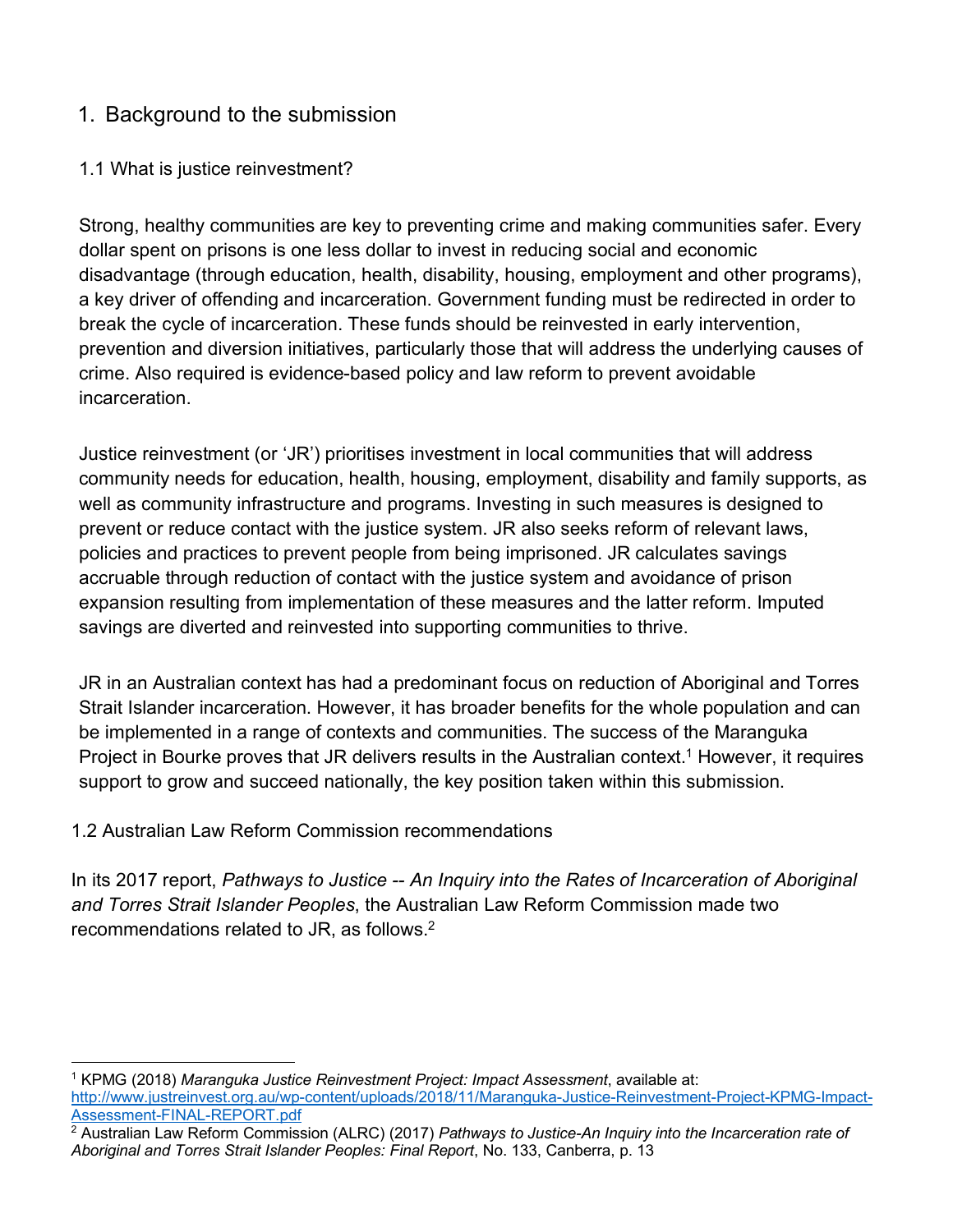# **Recommendation 4–1**

Commonwealth, state and territory governments should provide support for the establishment of an independent JR body. The purpose of the body should be to promote the reinvestment of resources from the criminal justice system to community-led, place-based initiatives that address the drivers of crime and incarceration, and to provide expertise on the implementation of JR.

Its functions should include:

- providing technical expertise in relation to JR;
- assisting in developing JR plans in local sites; and
- maintaining a database of evidence-based JR strategies.

The body should be overseen by a board with Aboriginal and Torres Strait Islander leadership.

# **Recommendation 4–2**

Commonwealth, state and territory governments should support justice reinvestment trials initiated in partnership with Aboriginal and Torres Strait Islander communities, including through:

- facilitating access to localised data related to criminal justice and other relevant government service provision, and associated costs;
- supporting local justice reinvestment initiatives; and
- facilitating participation by, and coordination between, relevant government departments and agencies.

# 2. National JR body

CTR and JRNA support the ALRC's recommendation for establishment of a national body to support JR. This body must be underpinned by a set of core principles, with roles and functions that broadly align with those set out in the ALRC report. Most importantly, the body must embed and resource Aboriginal and Torres Strait Islander cultural expertise at all levels so as to address the vastly disproportionate rates at which Aboriginal and Torres Strait Islander people come into contact with the justice system. These principles, roles and functions are set out below, along with a proposed structure and costings for the body.

2.1 Key principles for national JR body

- Aboriginal and Torres Strait Islander leadership and cultural expertise is embedded at all levels of the body
- Support for Aboriginal and Torres Strait Islander communities and community controlled organisations at all levels - locally, as well as statewide and nationally
- Over-imprisonment of Aboriginal and Torres Strait Islander people is a particular focus of the body - however JR has broader application, with potential to benefit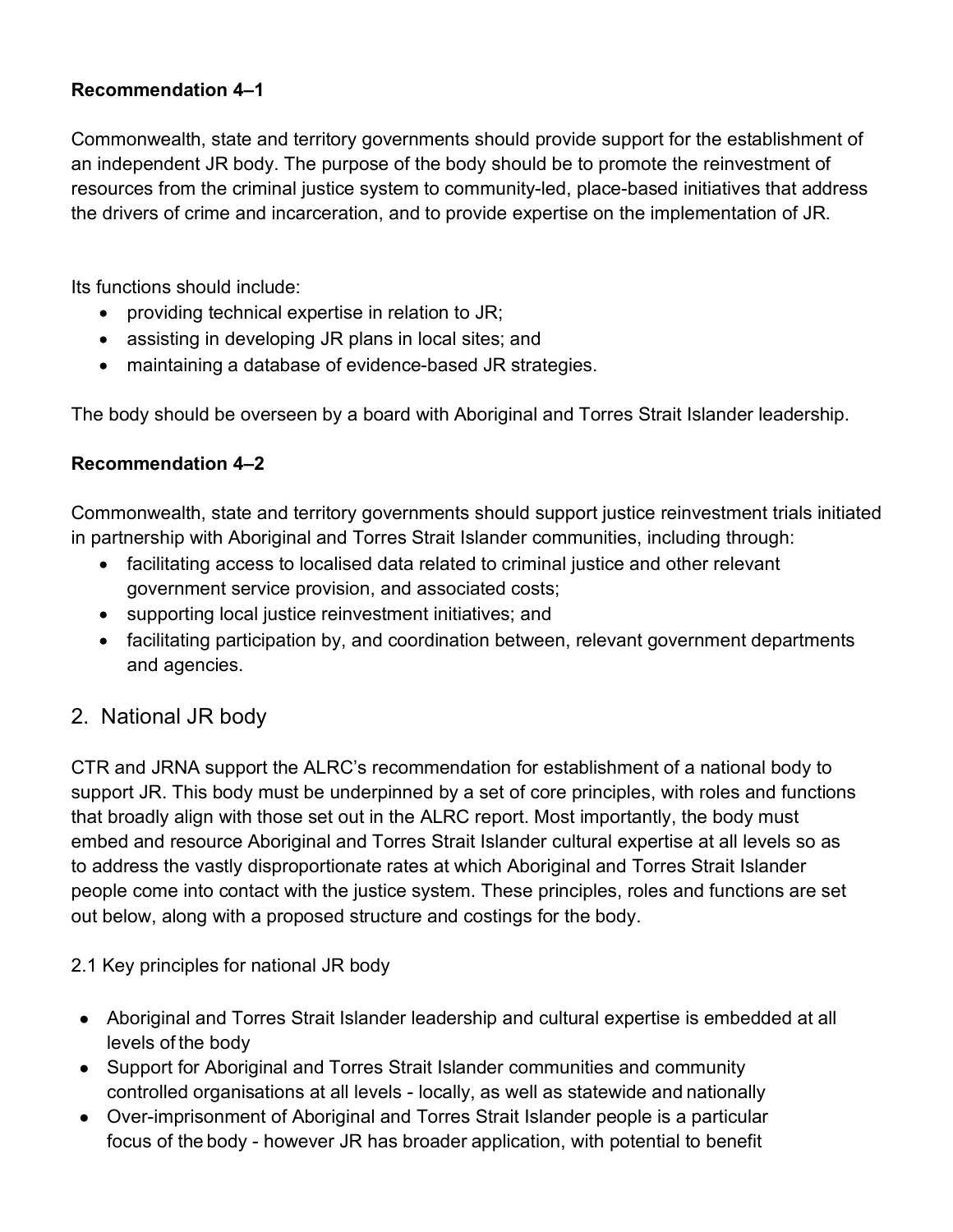any community with relatively high rates of incarceration

- JR requires support and commitment from all levels of government
- Reduction of imprisonment rates, and particularly the over-imprisonment of Aboriginal and Torres Strait Islander people, is a central objective of JR
- Support for implementation and service delivery should occur as close to communities and front-line services as possible
- A focus on building the evidence base, including capacity for communities to use data and apply evidence-based learnings, and sharing learnings between JR initiatives
- A focus on promoting evidence-based justice initiatives that have demonstrated impact to reduce imprisonment and violence, and make communities safer

# 2.2 Core roles and functions

# 2.2.1 National coordination and promotion of JR

A national JR body will be critical to the success of JR across Australia. Successfully promoting JR across Australia requires a central coordinating body that will support cross-agency and cross-jurisdictional collaboration. The body would implement supporting policy and legislative measures, manage local capacity building and coordinating arrangements, and coordinate data collection and evidence with and across JR initiatives around the country. The national body would focus on engaging support and commitment from government agencies in Federal, State and Territory jurisdictions, non-government support (such as philanthropic and corporate support), and development of cross-agency agreements to support JR initiatives.

Of note, a similar model has been successfully implemented in the USA through the Council of State Governments, and the Center for Effective Public Policy for local level Justice Reinvestment.3

2.2.2 Aboriginal and Torres Strait Islander cultural expertise: roles and functions

Aboriginal and Torres Strait Islander cultural expertise is essential for successful JR approaches. The over-representation of Aboriginal and Torres Strait Islander people in the justice system necessitates specialist expertise in working with Aboriginal and Torres Strait Islander communities as part of the national agency.

The importance of Aboriginal and Torres Strait Islander expertise to reduction of Aboriginal and Torres Strait Islander incarceration is highlighted in the following comments. These are taken from the ALRC report and the National Aboriginal and Torres Strait Islander Legal Services (NATSILS) submission to the ALRC inquiry.

Justice reinvestment holds particular promise in addressing Aboriginal and Torres Strait

<sup>&</sup>lt;sup>3</sup> See discussion, ALRC (2017), p. 133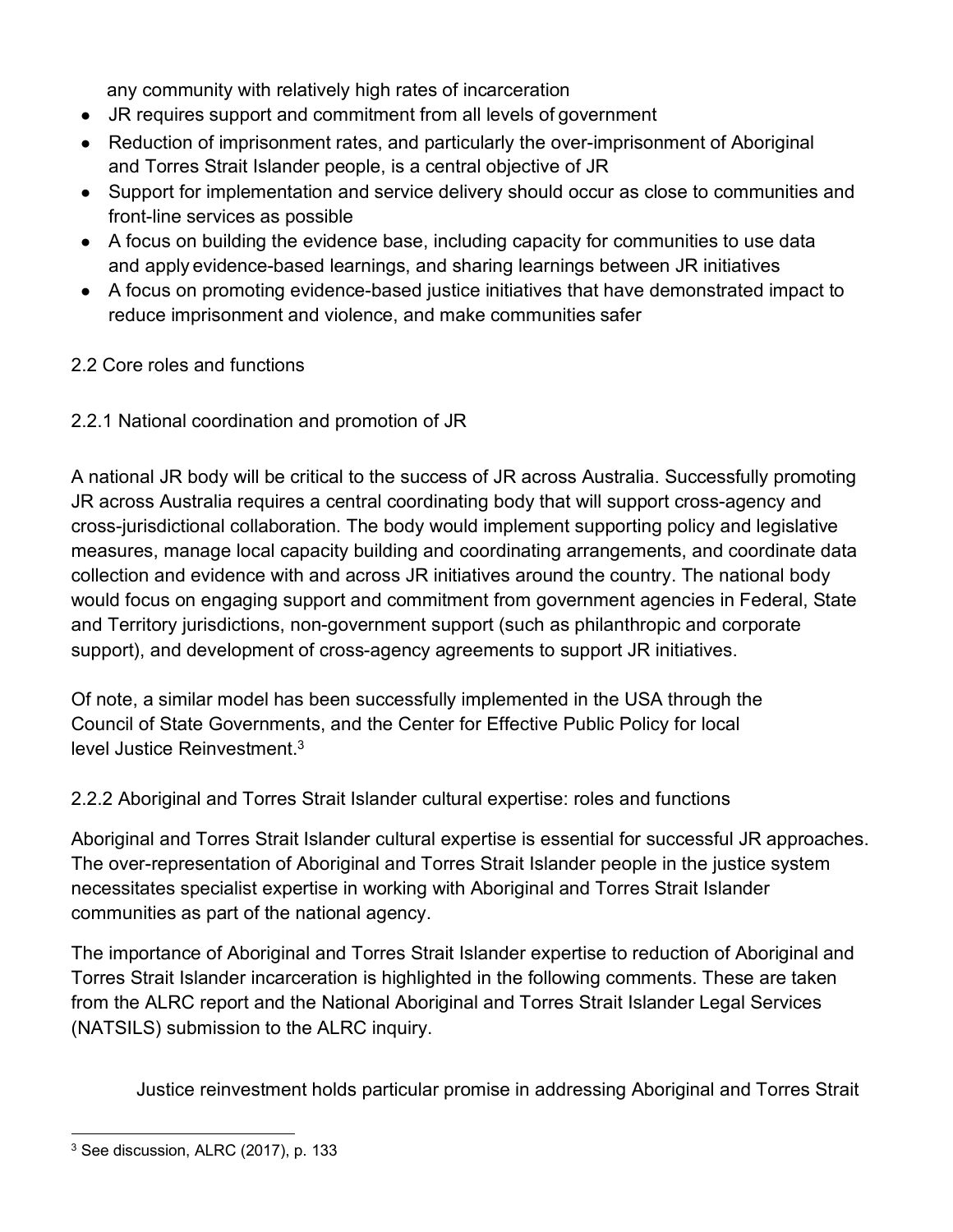Islander incarceration for at least two reasons. First, it has long been recognised that the key drivers of incarceration for Aboriginal and Torres Strait Islander people are external to the justice system, and justice reinvestment involves a commitment to invest in 'frontend' strategies to prevent criminalisation. Second, justice reinvestment, as a place-based approach, emphasises working in partnership with communities to develop and implement reforms, and thus accords with evidence that effective policy change to address Aboriginal and Torres Strait Islander disadvantage requires partnership with Aboriginal and Torres Strait Islander peoples.4

Any central coordinating agency and any subsequent justice reinvestment initiatives in Aboriginal and Torres Strait Islander communities must have, and insist on, cultural expertise throughout the process of designing and implementing justice reinvestment initiatives. This involvement is key to ensuring programs are culturally safe and is also consistent with the principles of community control, prior and informed consent, and selfdetermination.<sup>5</sup>

# 2.2.3 Building the evidence base

A national coordinating and (evidence-based) supporting role for JR is essential for communities implementing JR. This will enable trials to be more efficient and cost-effective as they incorporate learnings from other projects in Australia and internationally. A national body to support and promote JR will provide it with the backing it needs to grow and succeed. The national body should be responsible for coordinating evidence to contribute to JR initiatives, including data collection and analysis, cost-benefit analysis, evaluation and justice mapping. This will enable communities to take a stronger data-driven approach and identify areas where savings can be redirected away from criminal justice responses and incarceration into initiatives that meet the needs of the community. This function will also enable the national body to support implementation and monitoring of justice targets, another key recommendation of the Australian Law Reform Commission.6

# 2.2.4 Research, policy development and law reform

The national body would have an important role in informing evidence-based law reform and policy development to promote JR at all levels of government, and with non-government stakeholders. JR requires a range of policy, legislative, as well as programmatic measures to achieve success.

 <sup>4</sup> ALRC (2017) p. 126.

<sup>5</sup> National Aboriginal and Torres Strait Islander Legal Services (2017) *Submission to the Australian Law Reform Commission Inquiry into Rates of Incarceration of Aboriginal and Torres Strait Islander Peoples*, Submission no. 109, p. 73

<sup>&</sup>lt;sup>6</sup> Recommendation 16-1, ALRC (2017)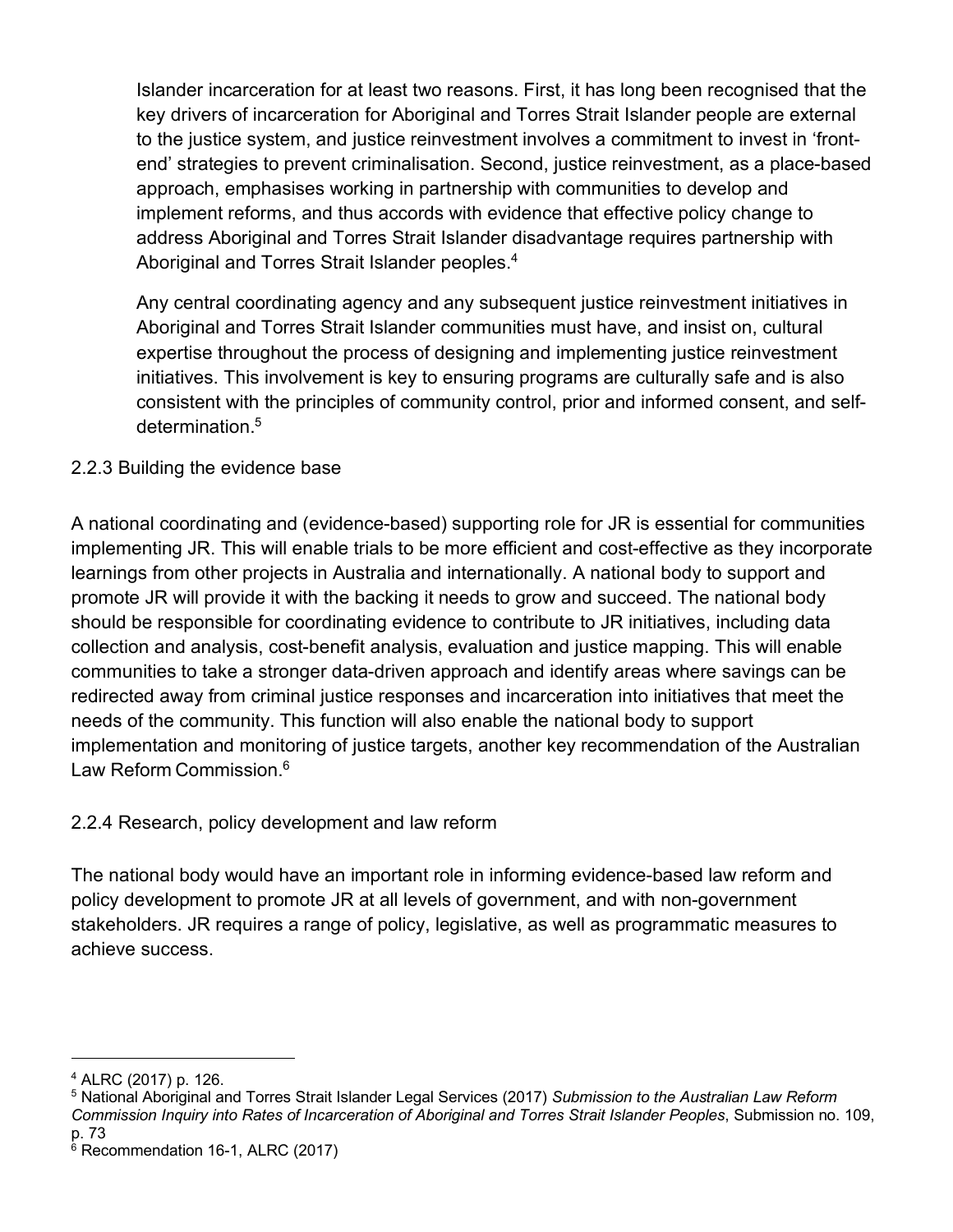# 2.3 Structure

Consistent with the scope of the national body, the preferred structure is an independent statutory agency, with key functions related to JR as outlined above. The body could be:

- (1) part of an agency with a broader scope to undertake policy development, coordinate data collection and research on justice issues affecting Aboriginal and Torres Strait Islander people; or
- (2) a stand-alone body focused on JR.
- 2.3.1 Engaging States and Territories

The statutory body could be structured in the same way as a range of multi-lateral agencies, such as the former COAG Reform Council, where State and Territory governments are involved in governance and can commission the organisation to undertake particular projects and programs. Engaging State and Territory governments will be vital to ensuring that JR initiatives receive appropriate support in their respective jurisdictions.

2.3.2 Aboriginal and Torres Strait Islander cultural expertise: structure

Aboriginal and Torres Strait Islander cultural expertise needs to be reflected at all levels of the body - from its governance structures, to its leadership and its human resources. This will require some roles, particularly the Stakeholder Engagement and Policy Manager and senior staff, to be Aboriginal and Torres Strait Islander-identified positions, and there is a preference for Aboriginal and Torres Strait Islander candidates in all roles. The body may also establish expert advisory committees comprising specialists from Aboriginal and Torres Strait Islander communities and community controlled organisations. Aboriginal and Torres Strait Islander community controlled organisations must be supported and resourced to engage with the body.

#### 2.4 Resources required

# Methodology

#### *Key assumptions*

- The agency will require dedicated senior staff to build and maintain relationships with key stakeholders
- The body will have core coordinating functions for data collection and research, and may be commissioned for additional functions
- The body may be commissioned by State and Territory governments to support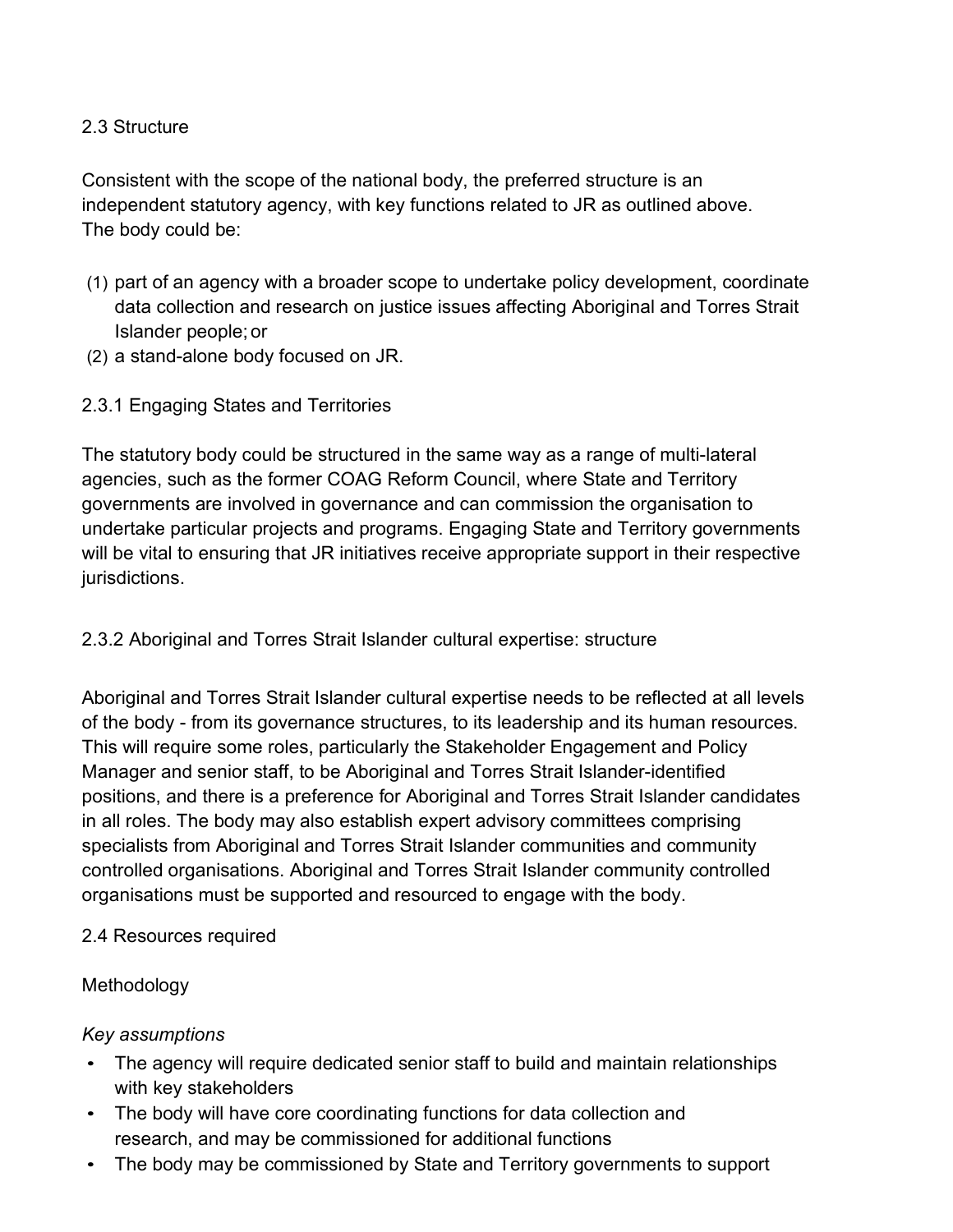local coordination or establishment of place-based JR initiatives, in addition to the roles and functions specified below

- The body supports Aboriginal and Torres Strait Islander community controlled organisations with travel costs to engage in relevant meetings and collaborative processes
- 3% escalation is applied annually

#### *Data sources*

- Feedback from CTR and JRNA members regarding key roles and functions of the national body (October – November 2018)
- Australian Public Service Commission (2018) *Australian Public Service Remuneration Report 2017*, Canberra.

| <b>Roles</b>                                                                                                                           | <b>Salary</b> | <b>On-costs</b><br>(20%) | Total     |
|----------------------------------------------------------------------------------------------------------------------------------------|---------------|--------------------------|-----------|
| <b>Executive Director (APS Senior Executive</b><br>Band 2)                                                                             | \$180,000     | \$36,000                 | \$216,000 |
| Stakeholder Engagement and Policy Manager<br>(APS Executive Level 2) (Aboriginal and/or<br>Torres Strait Islander Identified position) | \$130,000     | \$26,000                 | \$156,000 |
| Senior Stakeholder Engagement Officer (APS<br>Level 6) (Aboriginal and/or Torres Strait<br>Islander Identified position)               | \$90,000      | \$18,000                 | \$108,000 |
| Senior Legal and Policy Officer (APS Level 6)<br>(Aboriginal and/or Torres Strait Islander<br>Identified position)                     | \$90,000      | \$18,000                 | \$108,000 |

#### Annual Budget (Year 1)

| Senior Legal and Policy Officer (APS Level 6)      | \$90,000  | \$18,000  | \$108,000   |
|----------------------------------------------------|-----------|-----------|-------------|
| Research & Data Manager (APS Executive<br>Level 1) | \$110,000 | \$22,000  | \$132,000   |
| Senior Research Officer (APS Level 6)              | \$90,000  | \$18,000  | \$108,000   |
| Senior Research Officer (APS Level 6)              | \$90,000  | \$18,000  | \$108,000   |
| Operations Manager (APS Level 6)                   | \$90,000  | \$18,000  | \$108,000   |
| Administration Support Officer (APS Level 3)       | \$60,000  | \$12,000  | \$72,000    |
| <b>Total salaries &amp; on-costs</b>               | \$960,000 | \$192,000 | \$1,152,000 |

**Operating costs Amount**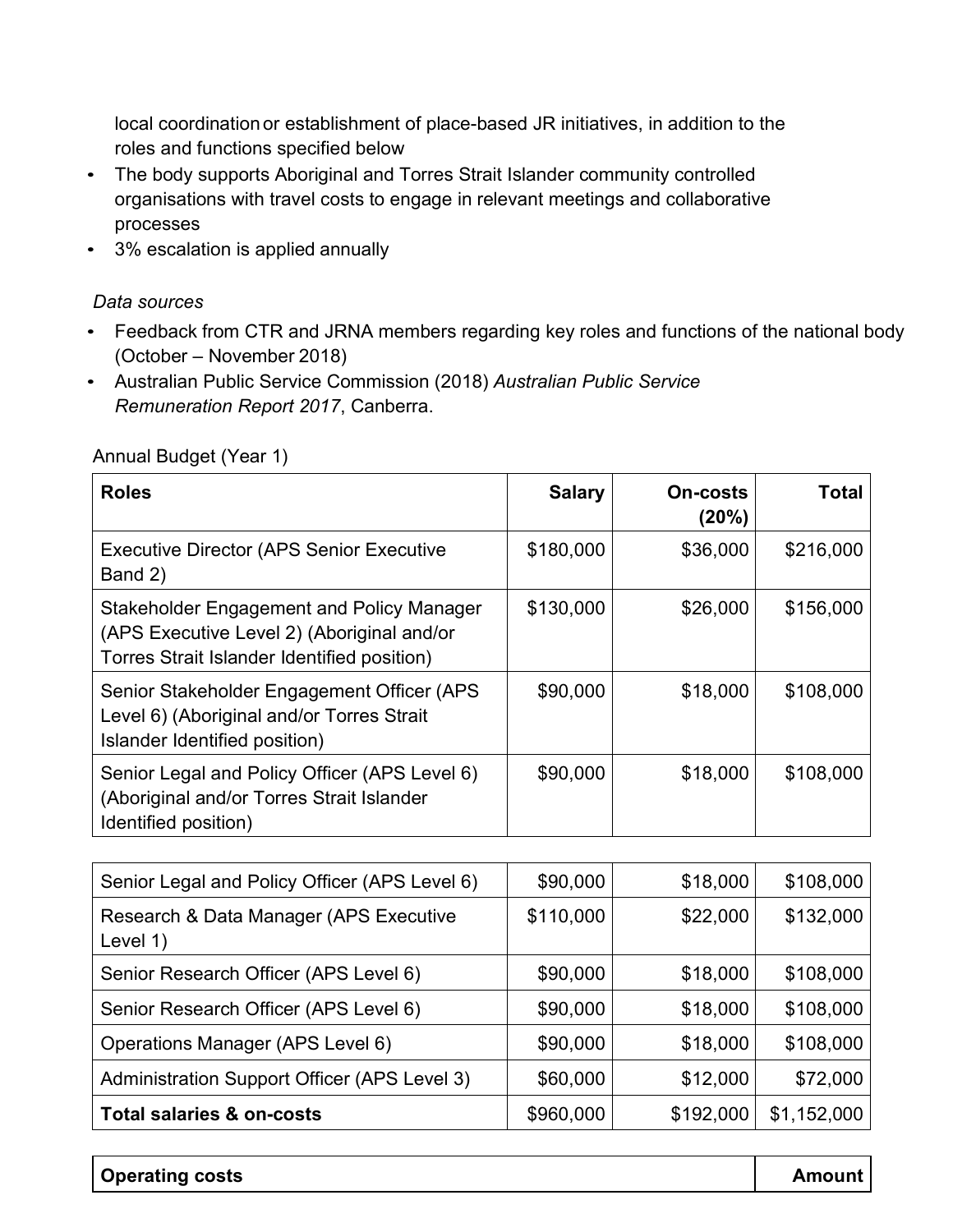| Consultancies & commissioning funds       |           |  |
|-------------------------------------------|-----------|--|
| Travel                                    | \$100,000 |  |
| IT                                        | \$15,000  |  |
| Meeting costs                             | \$40,000  |  |
| Office accommodation                      | \$50,000  |  |
| Staff professional development & training | \$20,000  |  |
| Board remuneration & expenses             | \$25,000  |  |
| Library & resources                       | \$5,000   |  |
| Miscellaneous costs                       | \$4,000   |  |
| <b>Total operating costs</b>              | \$609,000 |  |

**Total annual budget (Year 1) \$1,761,00 0**

#### Five-year budget (\$m)

| 2019-20 | 2020-21 | 2021-22 | 2022-23 | 2023-24 | Total   |
|---------|---------|---------|---------|---------|---------|
| \$1.76m | \$1.81m | \$1.87m | \$1.92m | \$1.98m | \$9.35m |

# 3. Justice Reinvestment sites in each State and Territory

As at January 2019, JR initiatives are in place in Bourke (Maranguka Justice Reinvestment), in the NT (Katherine) and in SA (Port Adelaide). Additionally, there are two sites in QLD: Doomadgee and Cherbourg, Cowra in NSW, and Halls Creek in WA. The ACT Government has also been leading a multi-faceted JR strategy, rather than introducing JR in one particular location or community.

It is proposed that JR sites are established in each State and Territory, with long-term funding. States and Territories which do not have established JR projects should be provided with additional start-up resources to establish JR projects. States and Territories with existing projects should have secure, long-term funding for at least five years.

# 3.1 Key functions

3.1.1 Local coordination and capacity building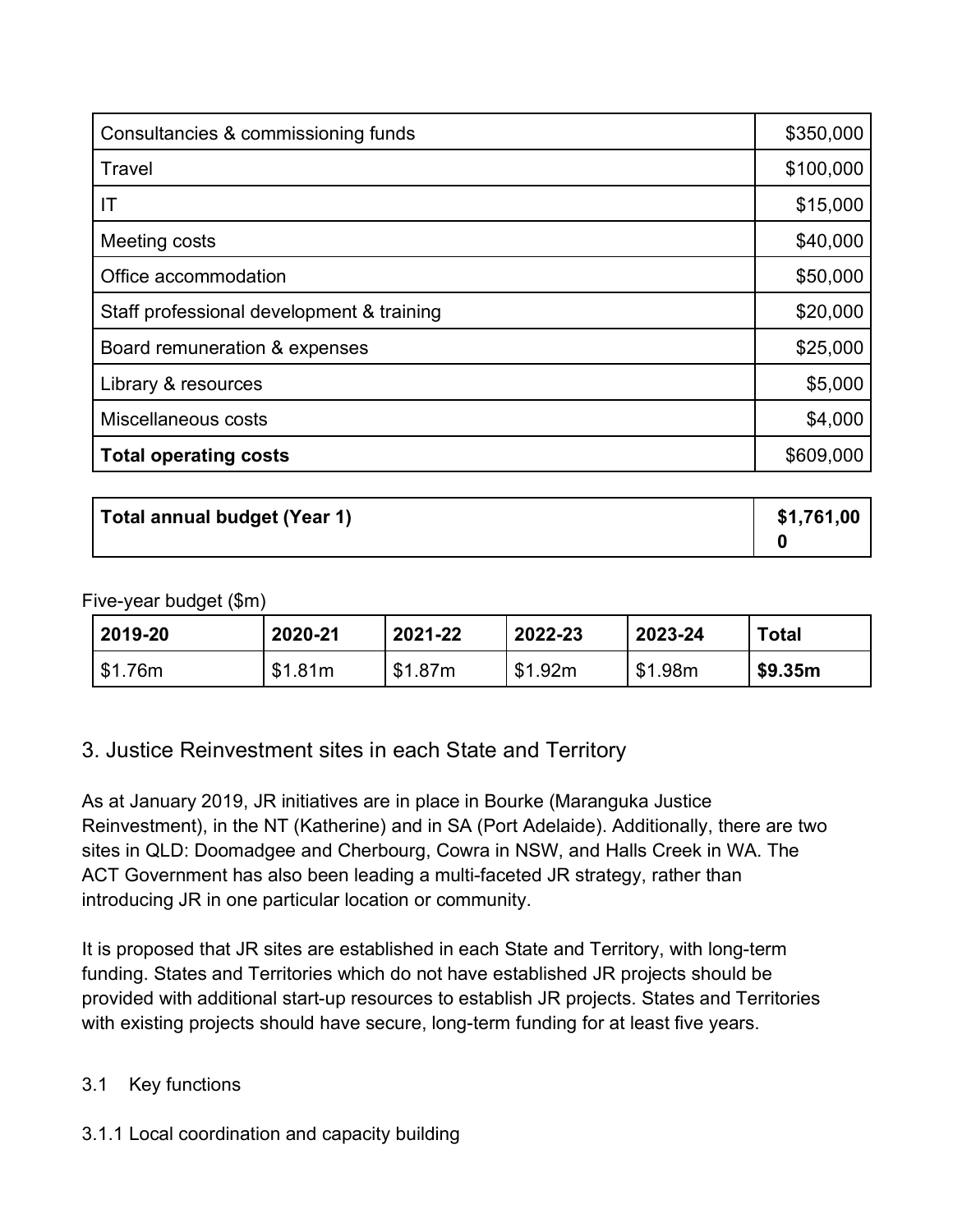Place-based JR sites require local coordination and technical assistance, and local agencies will need support to build their capacity to implement JR effectively. Support with staff capacity building, development of collaborative initiatives, data collection and use, evaluation, and implementation should be delivered as close to the communities involved in JR as possible, through locally or regionally based non-government agencies. We have seen that community leadership and relationships between local agencies have been critical to the success of Maranguka Just Reinvestment in Bourke. This leadership and these relationships require dedicated resourcing. It is proposed that resources to support these functions are built into the quantum of funding for JR sites. The national JR body would also have capacity to support local coordination and technical assistance arrangements where these are not in place in a particular jurisdiction.

A similar function within the Communities for Children Program administered by the Department of Social Services is structured through local 'Facilitating Partners'. The capacity building function of Facilitating Partners is outlined in the Operational Guidelines as follows.

> Capacity building could focus on issues such as governance practices, stakeholder management, engaging with business, staff development, measuring outcomes, undertaking evaluations, and sourcing and using evidence-based practices and programmes*.* 7

# 3.1.2 Supporting growth of JR

Existing JR sites require secure, long-term funding to ensure effective implementation. Local and State-based JR groups have spent considerable time and resources seeking secure funding, which has limited opportunities to establish and grow JR initiatives. Most JR projects in Australia continue to rely on philanthropic funding, and do not have secure, long term funding to enable future planning. It is proposed that funding is allocated over five years to enable sites to focus on implementation, and on building the evidence base.

# 3.1.3 Establishment of new sites

Establishing place-based JR sites requires considerable lead times to develop local capacity, collaborative processes, and initiatives. In addition to securing resources for existing sites, it is proposed that establishment funds are made available on a staged basis to enable the establishment of further JR sites. These funds could enable Aboriginal and Torres Strait Islander community controlled organisations to develop their expertise, facilitate community members' involvement and feedback, attend consultations and meetings, backfill operational and leadership roles, upgrade

 <sup>7</sup> Australian Government Department of Social Services (2014) *Communities for Children Facilitating Partner Operational Guidelines*, Canberra, p. 12, available at: https://www.dss.gov.au/ourresponsibilities/families-and- children/programs-services/family-support-program/communities-forchildren-facilitating-partner-operational- guidelines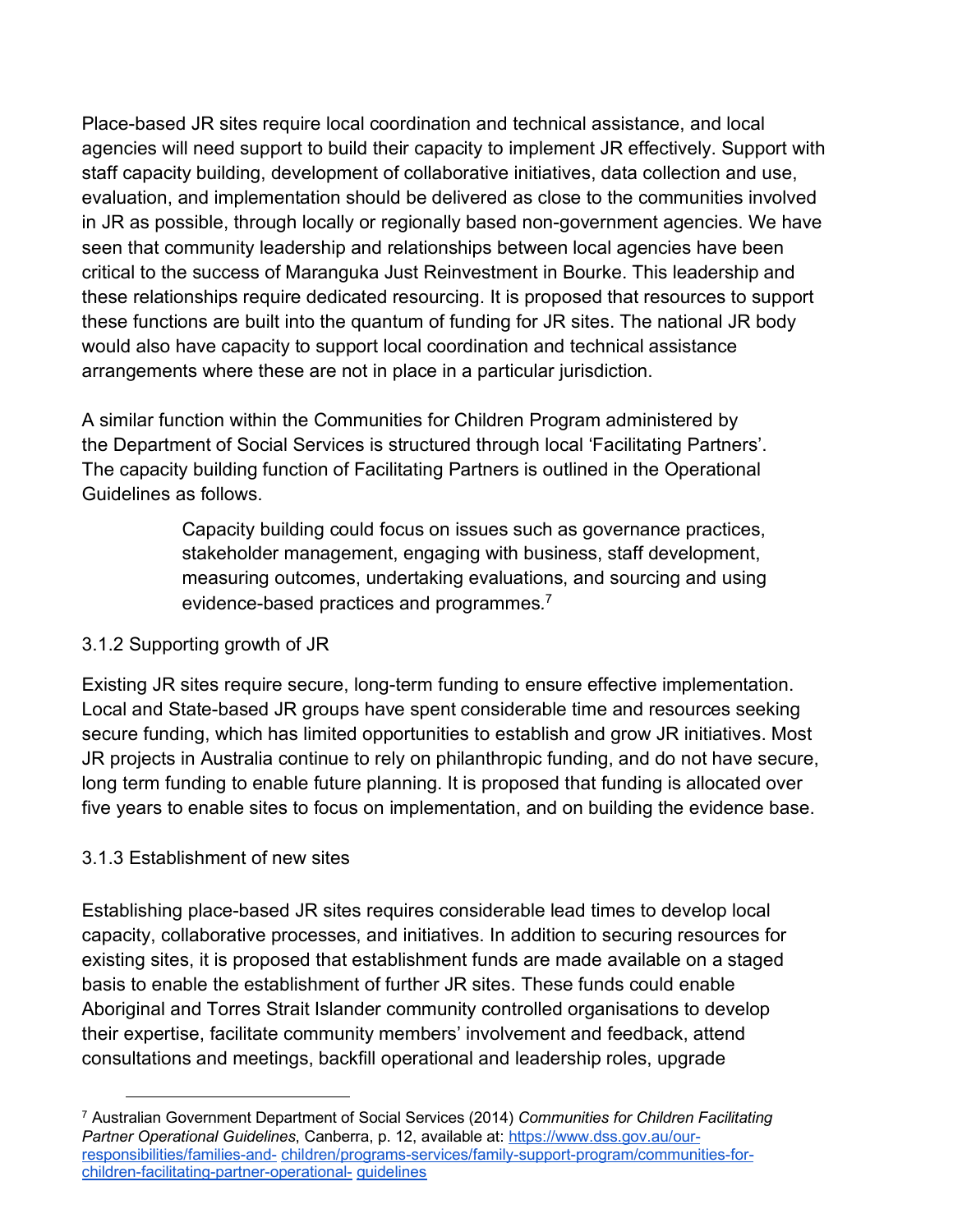organisational systems and processes to support JR, and engage JR experts within their organisation to support the above activities.

In terms of potential new sites, it is noted that there are a significant number of (often Aboriginal and Torres Strait Islander) communities expressing interest in working with JR. Members of JRNA have been contacted by members of these communities for information and other assistance with JR implementation. Just Reinvest NSW, for instance, has been contacted in past months by more than 15 communities - for the most part from NSW, but also from other jurisdictions. Just Reinvest NSW received funding in September 2018 to work with a small number of these communities to assist them in assessing the suitability of a local community-led JR initiative. It is highly likely, therefore, that within the next 12 months there will be at least two more communities in NSW mobilised and ready to commence Stage 1 of JR and requiring funding to do so.

# 3.1.4 Resources required

# Methodology

# *Key assumptions*

- An overall amount of \$1,000,000 per site per annum is proposed, to provide sufficient resources for the functions outlined above, and to establish a clear basis for site funding in locations with varying circumstances (including remoteness, population, existing capacity/support, and availability of other funding sources).
- It is proposed that \$500,000 \$800,000 per annum in establishment funds are made available to support the development of two new sites per year.
- This proposal sets out initial outlays for establishment and implementation of placebased JR sites, however it is expected after 5 years that savings will be generated, which will be reinvested into place-based community initiatives.

# *Data sources*

The proposed amounts are based on costings from JR initiatives in each State and Territory.

|                       | 2019-20 | 2020-21 | 2021-22 2022-23 |         | 2023-24          | <b>Total</b> |
|-----------------------|---------|---------|-----------------|---------|------------------|--------------|
| <b>Existing sites</b> | \$5.0m  | \$7.0m  | \$9.0m          | \$11.0m | $\sqrt{\$13.0m}$ | \$45.0m      |
| Establishment funds   | \$1.5m  | \$1.5m  | \$1.5m          | \$1.5m  | \$1.5m           | \$7.5m       |
| Total                 | \$6.5m  | \$8.5m  | \$10.5m         | \$12.5m | \$14.5m          | \$52.5m      |

# Five-year budget (\$m)